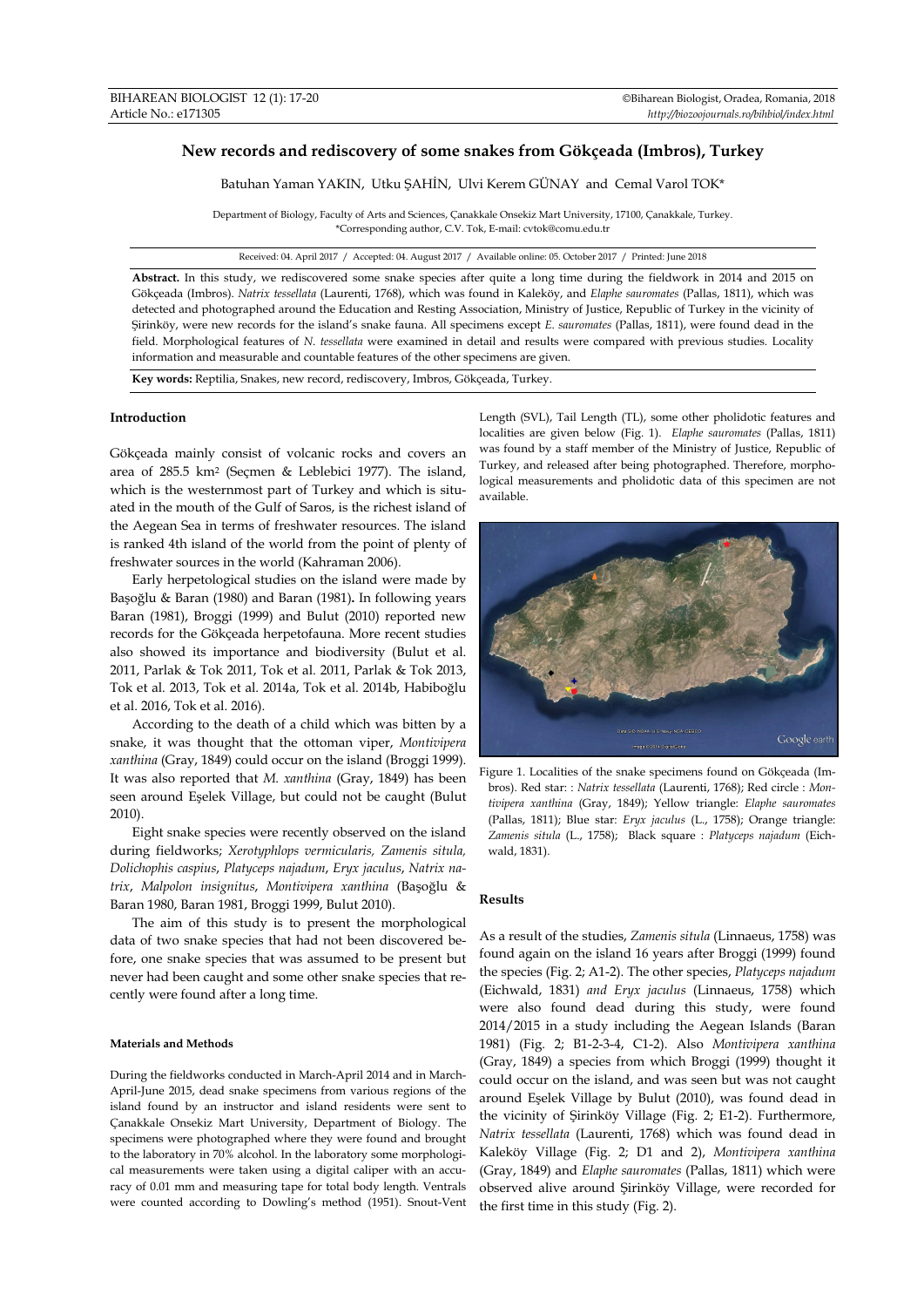

Figure 2. Snake specimens found on Gökçeada (Imbros). A1-2: *Zamenis situla*; B1-2-3-4: *Platyceps najadum*; C1-2: *Eryx jaculus*; D1-2: *Natrix tessellata*; E1-2: *Montivipera xanthina*; F: *Elaphe sauromates*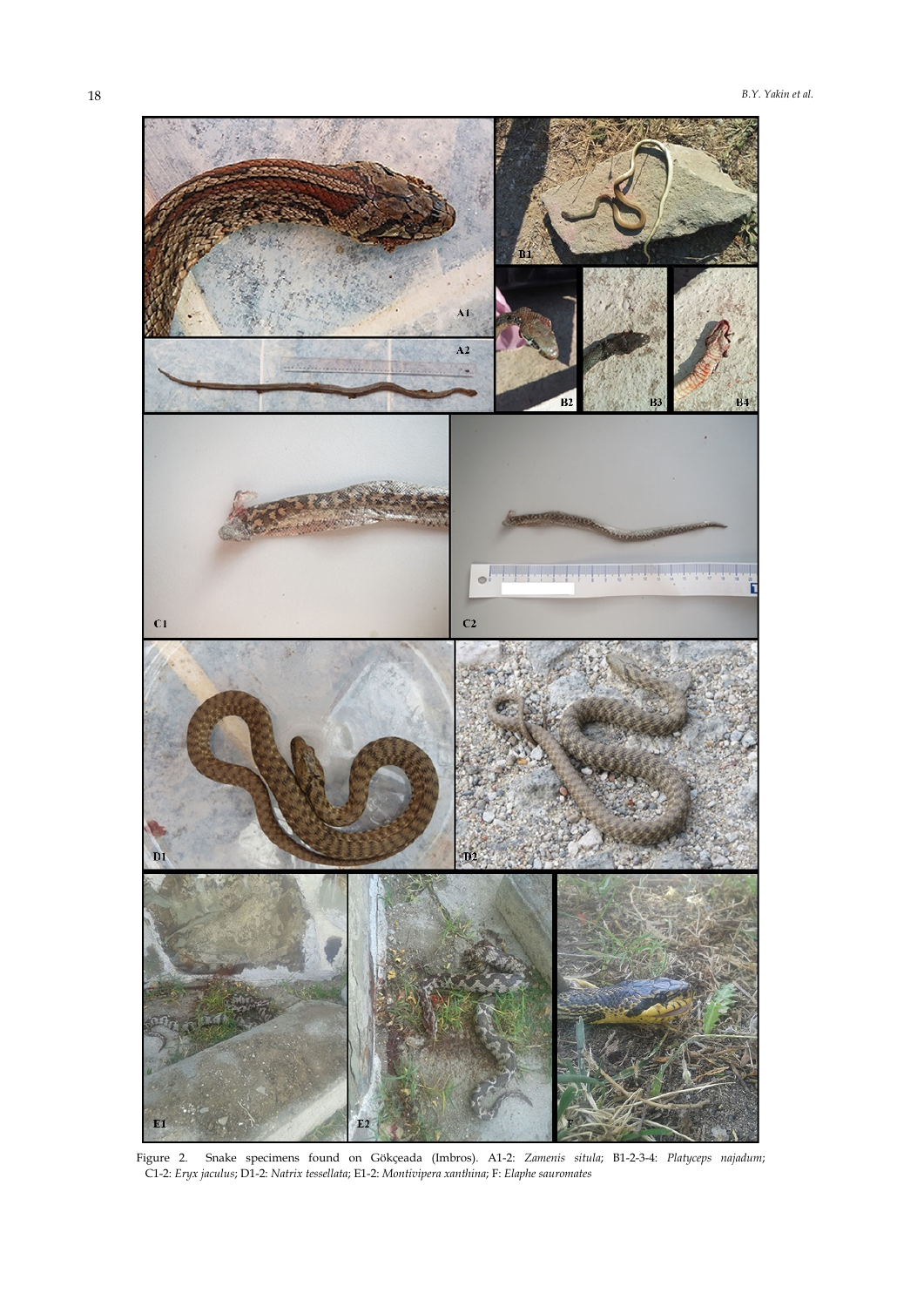Table 1. The measurements and pholidotic features of the specimens.

| Characters                       | Zamenis situla | Eryx jaculus | Platyceps najadum | Montivipera xanthina |  |
|----------------------------------|----------------|--------------|-------------------|----------------------|--|
| Preocularia                      | 1/1            |              | 2/2               |                      |  |
| Postocularia                     | 2/2            |              | 2/2               |                      |  |
| Supralabialia                    | 8/8            | 10/9         | 10/10             | 10/10                |  |
| Rows of Dorsal scales at midbody | 27             | 42           | 19                | 23                   |  |
| Ventralia                        | 241            | 175          | 220               | 161                  |  |
| Anale                            | 1/1            |              | 1/1               |                      |  |
| Subcaudalia                      |                | 28           | 128               | 33                   |  |
| Snout-Vent Length (mm)           | 775            | 411          | 733               | 864                  |  |
| Tail Length (mm)                 | 116            | 58           | 331               | 79                   |  |
| Pleus Length (mm)                | 18.80          |              | 16.75             |                      |  |
| Pleus Width (mm)                 | 9.76           |              | 8.38              |                      |  |
| Rostrum Height (mm)              | 2.42           | 2.58         |                   | 4.33                 |  |
| Rostrum Width (mm)               | 5.14           | 5.67         |                   | 5.36                 |  |

Table 2. Comparison of the pholidotic features of the *Natrix tessellata* specimen in current study with those given by Mutlu (2013), Dinçaslan (2005) and Baran (1976) (Extreme values were given).

| Characters                        | Current Study | Mutlu et al. (2013) | Mutlu et al. (2013) | Dinçaslan (2005) | Baran (1976) |
|-----------------------------------|---------------|---------------------|---------------------|------------------|--------------|
|                                   |               | Lake Eğirdir        | Lake Gölhisar       | Lake District    | Turkey       |
| $\mathbf n$                       |               | 5                   | 3                   | 93               | 206          |
| Preocularia                       | $3-3$         | $2 - 3$             | $3-3$               | $2 - 3$          | $2 - 4$      |
| Postocularia                      | $4 - 4$       | $4 - 5$             | $3 - 5$             | $3-4$            | $3-6$        |
| Supralabialia                     | $8 - 8$       | 8-9                 | 8-9                 | $7-9$            | $7-9$        |
| Sublabialia                       | $8-9$         | $10 - 11$           | 10                  | $9 - 11$         | $9-11$       |
| Temporalia                        | 3             | 3                   | 3                   | $3-4$            | $3 - 5$      |
| Gularia                           | 3             | $4 - 5$             | $3-5$               | $3-6$            |              |
| Rows of Dorsal scales at mid-body | 19            | 19                  | 19                  | 19               | 19           |
| Ventralia                         | 170           | 168-174             | 168-176             | 165-185          | 158-179      |
| Subcaudalia                       | 61            | 50-73               | 57-70               | 51-74            | 53-78        |
| Analia                            |               |                     |                     |                  |              |

Some morphological measurements and pholidotic features are given in Table 1. *Natrix tessellata* (Laurenti, 1768), which was recorded for the first time on the island, was compared with previous studies on mainland populations (Baran 1976, Dinçaslan 2005, Mutlu et al. 2013) and no differences were found (Table 2). On the other hand, *Montivipera xanthina* (Gray, 1849), which was found dead and its body parts were mostly shattered, was examined in detail and some morphological differences were found. Due to having a limited amount of specimens, molecular methods should be necessary to clarify taxonomical status of both island and mainland populations.

## **Discussion**

Although herpetological studies on Gökçeada have been increased in recent years, the species could not be found for a long time. As mentioned by Régnier et al. (2009) and Clavero et al. (2009), there are several factors affecting island species. Limited distribution, low population size as well as human activities (agriculture, animal husbandry, urbanization, etc.) are major factors on populations. In our opinion that could be the reason that the species could not be found for many years.

Additionally, interviews with islanders in previous studies showed that they believe all snakes are very venomous. As a consequence, the death of snakes and snake-like animals (legless lizard such as *Pseudopus apodus*) is predominantly caused by humans (Tok et al. 2011). Therefore, it is necessary to increase awareness and to educate the islanders about the importance of wildlife and ecology of the island (Hartel et al. 2009). Islands, with their fragile ecological environment, have a high extinction rate. It is well-known that when people invade an island, the extinction rate increases to the maximum value (Primack 2012).

Furthermore, some of the dead specimens [*Eryx jaculus*  (Linnaeus, 1758), *Platyceps najadum* (Eichwald, 1831), *Zamenis situla* (Linnaeus, 1758), *Natrix tessellata* (Laurenti, 1768)] were found on highways close to their habitats. Therefore, we suggest that for new highway construction plans ecological bridges should be taken into account and preventive measurements for habitat fragmentation and habitat loss should be taken into consideration as mentioned in previous reports (Trombulak & Frissell 2000, Lesbarrères et al. 2004, Puky et al. 2007).

**Acknowledgements.** We would like to thank Dr. Onur GÖNÜLAL (Research Assistant in İstanbul University) for his support on collecting specimens and Mehmet BAŞKURT for his help in fieldworks.

#### **References**

Baran, İ. (1976): Türkiye Yılanlarının Taksonomik Revizyonu ve Coğrafi Dağılışları, TÜBİTAK yayınları, No: 309, TBAG seri No 9, Ankara. [In Turkish]